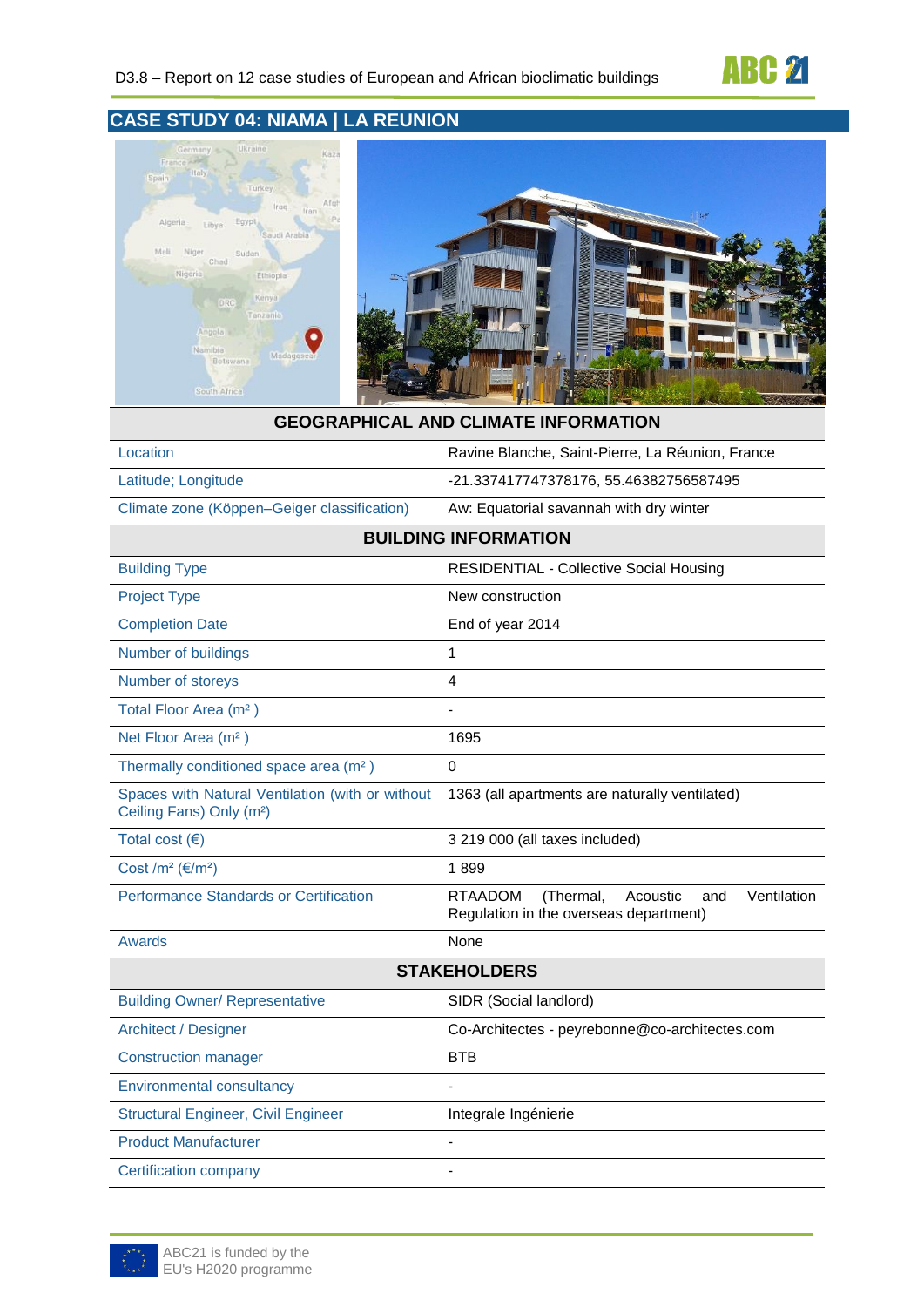



*Figure 49: Northern Facade of the 'Niama' social housing building. Photo credits: N. Peyrebonne.*

### **PROJECT DESCRIPTION [1] [2] [3]**

Located in the eco-neighbourhood of 'Ravine Blanche', in Saint-Pierre, La Réunion, 'Niama' is a new social housing operation that was completed in the end of the year 2014. Niama is compliant with the Thermal, Acoustic and Ventilation French Regulation for the overseas territories (in French: Réglementation Thermique, Acoustique et Aération or RTAA DOM). The RTAADOM is applied to the design of new residential buildings only and requires mandatory rules concerning thermal, acoustic and ventilation performances. The four-storey building includes a total of 19 units. The building includes passive features such as cross natural ventilation and solar shading devices so as to enhance thermal comfort while reducing energy consumption.



*Figure 50: Master plan of 'Niama'. Design: Co-architectes*.



*Figure 51: Floor plan of the first floor of the Niama building [1]. Design: Co-architectes.*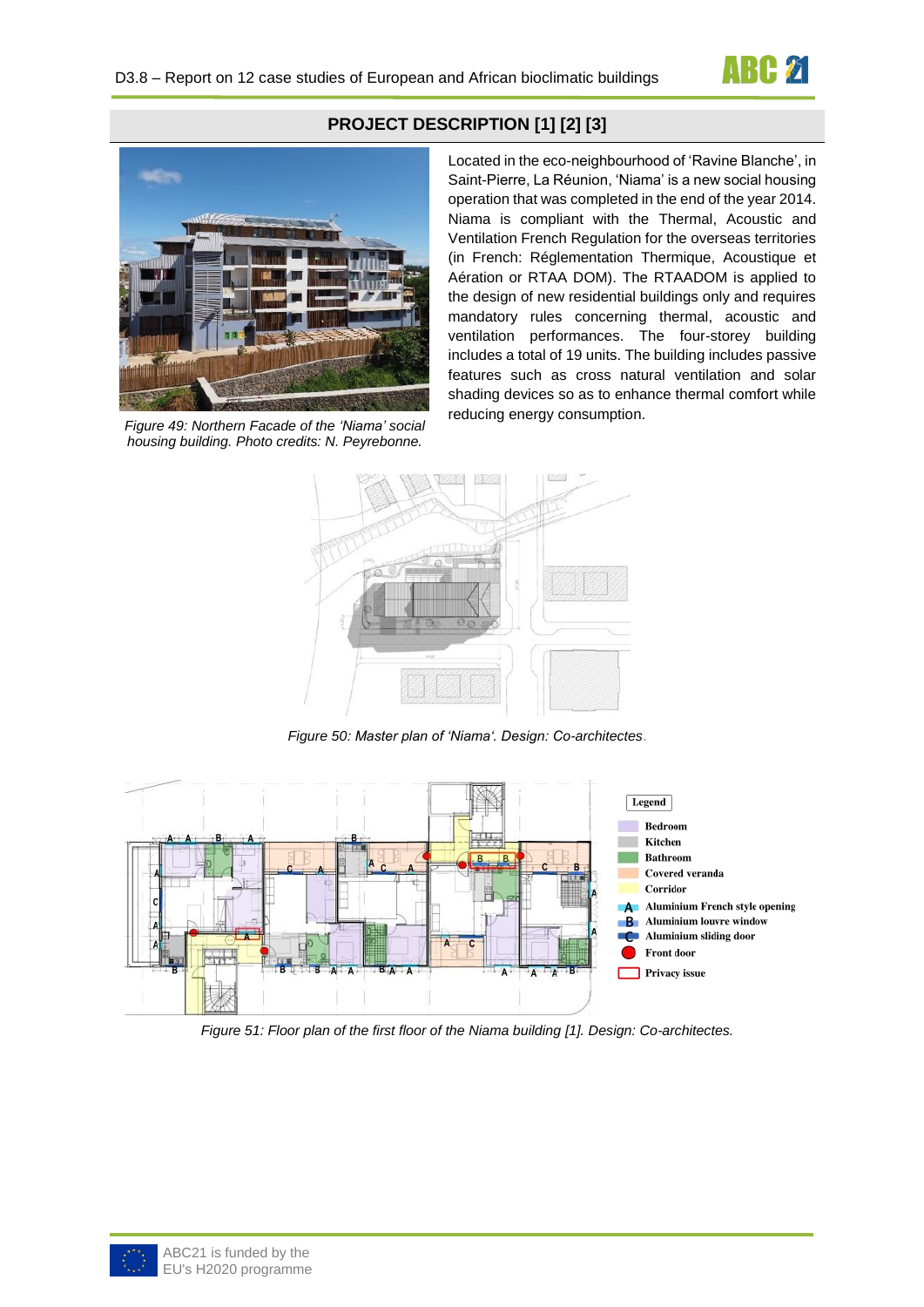

#### **SITE INTEGRATION**



Niama is closed to a new urban park, both part of an urban renewal program that aims at restructuring the neighbourhood and connecting it to the city center. The new park, which was part of the process of urban tissue restructuring of the neighborhood, is a green lung for the city of Saint-Pierre. Niama has been harmoniously integrated between the vegetalised area of the new park and the mineral area of the existing buildings. The building is surrounded by native plants and trees. The East facade of the building is more mineral with light-coloured painted walls and metal cladding whereas on the urban park side, it is the wood materials that prevail.



*Figure 52: Givoni Bioclimatic chart for the climate of Saint-Pierre using Andrew Marsh tool. [4]*



*Figure 53: Temperature range by month for Saint-Pierre. Source: Climate consultant - Adaptative Comfort model [5] Figure 54:Wind rose for Saint-Pierre [5]*

Global horizontal radiation (Avg daily total) Min (month) / Max (month)





Min: **3 933** Wh/m² (Jun) Max: **7 580** Wh/m² (Dec) Mean: **5 750,25** Wh/m²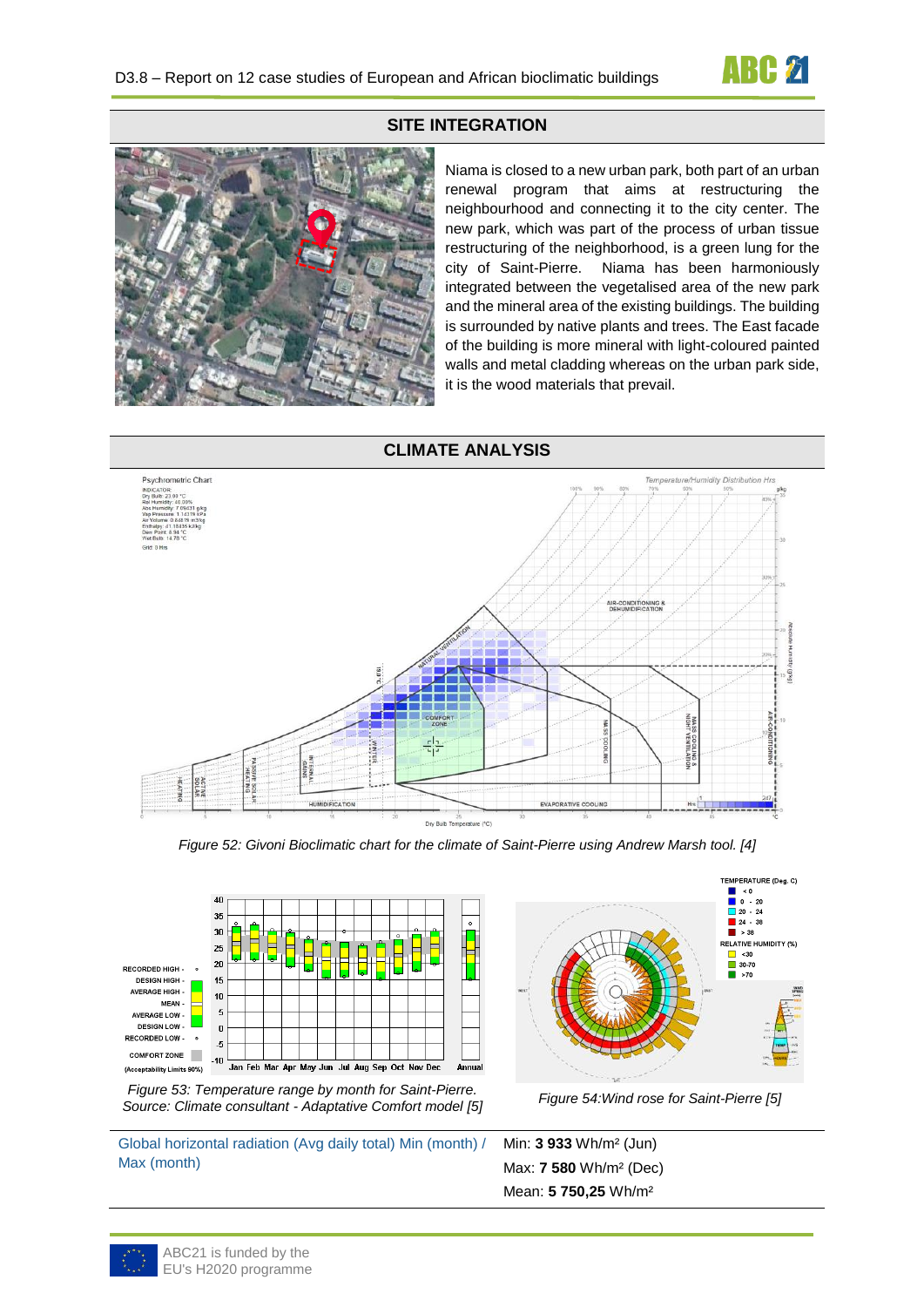

| Annual Degree-Days for weather classification according                                                                              | HDD $18^{\circ}$ C: 9     |
|--------------------------------------------------------------------------------------------------------------------------------------|---------------------------|
| to ASHRAE Standard 169-2020                                                                                                          | CDD 10°C: 4977            |
| Annual Degree-Days for the Adaptive Comfort Base HDD: 158<br>Temperature according to the ASHRAE 55-2017 for 80%<br>of acceptability | CDD: 8                    |
| Annual Degree-Days for a static comfort temperature                                                                                  | HDD 18.6°C: 20            |
| approach                                                                                                                             | CDD 26 <sup>o</sup> : 171 |

| <b>KEY BIOCLIMATIC DESIGN PRINCIPLES [1] [2] [3]</b> |                                                                                                                                                                                                                                                                                                                                                                                                                                                                                                                  |  |
|------------------------------------------------------|------------------------------------------------------------------------------------------------------------------------------------------------------------------------------------------------------------------------------------------------------------------------------------------------------------------------------------------------------------------------------------------------------------------------------------------------------------------------------------------------------------------|--|
| Passive cooling strategy                             | Comfort ventilation                                                                                                                                                                                                                                                                                                                                                                                                                                                                                              |  |
|                                                      | The building is naturally cross ventilated thanks to its optimal orientation<br>and the use of glass louvers located on opposite facades, with a high<br>porosity.                                                                                                                                                                                                                                                                                                                                               |  |
| Passive heating strategy                             | None                                                                                                                                                                                                                                                                                                                                                                                                                                                                                                             |  |
| Solar protection                                     | Main facades and windows are solar protected thanks to fixed vertical or<br>horizontal solar protection depending on the orientation. The exterior<br>facades of the lowest storey are made in light painted concrete. The two<br>last storeys of the building, which are more solar exposed, are covered in<br>wood or clear sheet metal siding facade. Solar absorptivity is low and<br>prevents overheating of exposed parts. Exterior verandas also aim at<br>preventing the sun from entering the building. |  |
| <b>Building orientation</b>                          | The North/South orientation of the apartments allows to optimize sun<br>protection and to maximize the effect of thermal breezes.                                                                                                                                                                                                                                                                                                                                                                                |  |
| Insulation                                           | The roof is composed of an insulated sheet metal complex "Mauka Brizz"<br>(from ArcelorMittal) and 13mm of plasterboard.                                                                                                                                                                                                                                                                                                                                                                                         |  |
|                                                      | Concerning the exterior walls, each floor is composed of different materials<br>according to the facade orientation and the sun exposure. The walls on<br>the first floor are composed of 2cm of expanded polystyrene and an air<br>gap of 0,5 cm. On the last floor, the walls are insulated thanks to 2cm of<br>wood, 3cm of expanded polystyrene and an air gap of 10cm.                                                                                                                                      |  |
| Vegetation                                           | The building is surrounded by native plants and benefits from its proximity<br>to the urban park.                                                                                                                                                                                                                                                                                                                                                                                                                |  |
| Natural daylighting                                  | Large windows allow to benefit from natural lighting.                                                                                                                                                                                                                                                                                                                                                                                                                                                            |  |
| Use of local and embedded<br>materials               | None                                                                                                                                                                                                                                                                                                                                                                                                                                                                                                             |  |
| Water saving and heat recovery<br>on hot water drain |                                                                                                                                                                                                                                                                                                                                                                                                                                                                                                                  |  |
| Waste management                                     |                                                                                                                                                                                                                                                                                                                                                                                                                                                                                                                  |  |
| <b>Others features</b>                               | The building is surrounded by native plants and benefits from its proximity<br>to the new urban park, to public transport and bicycle path.                                                                                                                                                                                                                                                                                                                                                                      |  |
|                                                      | The building includes an underground car park so as to maximise the<br>vegetation and common areas around the building while reducing the heat<br>island effect due to asphalt pavement.                                                                                                                                                                                                                                                                                                                         |  |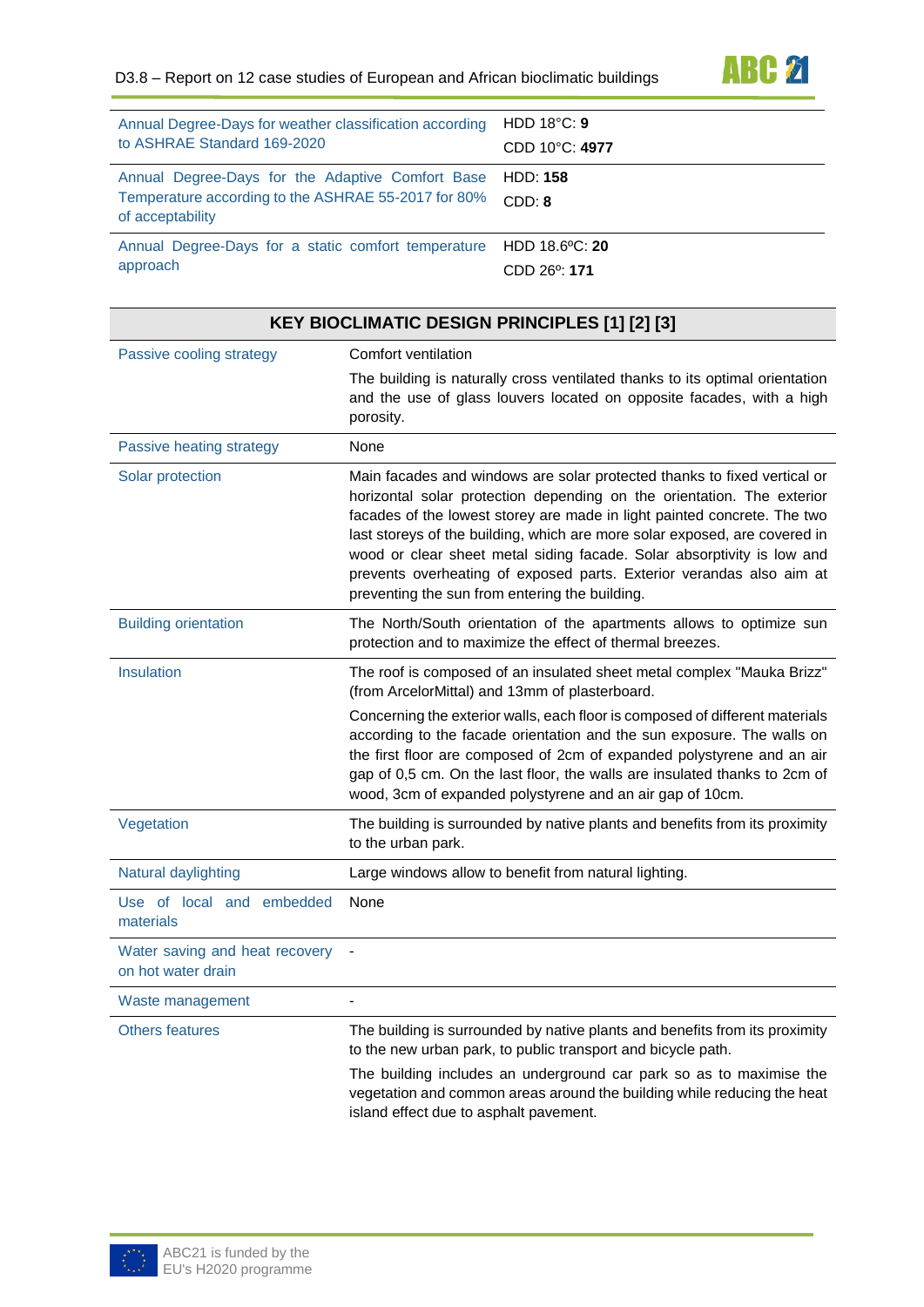



*Figure 55: Bioclimatic strategies set up [1]. Design :Co-architectes*

The passive solutions are described below:

**1:** Fixed vertical solar shading, louvered shutter on the East side so as to protect from the morning sunlight and the trade winds; Pergola on the West side.

2. Solar protection measures on the main facades include simple roof overhang, fixed horizontal solar shading and sun and rain protected exterior veranda.

3: Inside porosity is maximized by the use of louvers on opposite facades, allowing cross natural ventilation.



*Figure 56: (a) South Façade and (b) North Façade of 'Niama', Saint-Pierre, Reunion Island [1]. Design: Coarchitectes. Photo credits: N. Peyrebonne.*



*Figure 57: Solar protection strategies [3]. Photo credits: N. Peyrebonne.*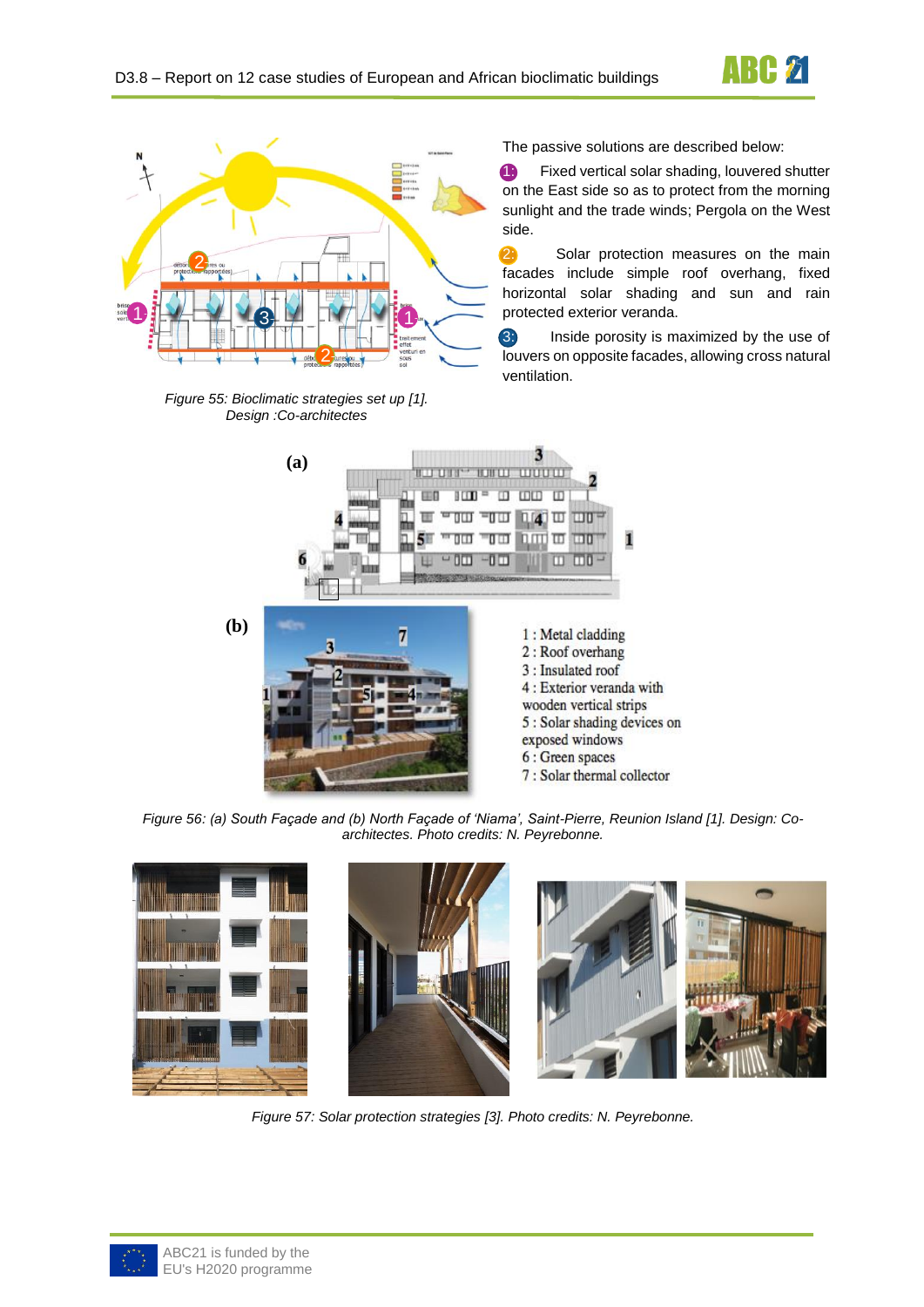|                                                                                                                                                                                                                    | <u>INFRASTRUCTURES and REGULATIONS to enable SUFFICIENCT ACTION</u>                                                                                                                                                                               |  |
|--------------------------------------------------------------------------------------------------------------------------------------------------------------------------------------------------------------------|---------------------------------------------------------------------------------------------------------------------------------------------------------------------------------------------------------------------------------------------------|--|
| <b>Dressing code</b>                                                                                                                                                                                               | Informal dressing, adapted to the season, is welcome and promoted (e.g.<br>short trousers and short leaves in hot periods): Yes                                                                                                                   |  |
| Protected<br>bike<br>parking<br>and<br>showers                                                                                                                                                                     | Yes<br>The building includes a bike parking of $17,30m^2$ on the first underground<br>level                                                                                                                                                       |  |
|                                                                                                                                                                                                                    | Ratio with number of users: -                                                                                                                                                                                                                     |  |
| <b>Ceiling fans</b>                                                                                                                                                                                                | In every room, even those conditioned: No<br>Ceiling fans have only been installed in the bedrooms but not in the living<br>rooms.                                                                                                                |  |
| Lighting system fractioned to<br>allow using light only in zones<br>occupied and where daylighting<br><i>insufficient</i>                                                                                          | In every room, even those conditioned: No<br>The building is equipped with timer switch for the lighting control in the<br>common areas (corridor, car park, exterior)                                                                            |  |
| Space and facilities for line<br>drying<br>clothes<br>(especially<br>important in residences, hotels,<br>sport facilities)                                                                                         | In every room, even those conditioned: Yes<br>The exterior verandas with the vertical wood strips provide an optimal<br>space for drying clothes.                                                                                                 |  |
| Book of instruction for correct<br>use of the passive features<br>solar<br>(windows,<br>protections,<br>savings)<br>and<br>active<br>water<br>(lighting) in order to promote<br>sufficiency and efficiency actions | Available through leaflets and posters at relevant places, online, etc:<br>Unknow                                                                                                                                                                 |  |
|                                                                                                                                                                                                                    | <b>BUILDING FABRIC AND MATERIALS</b>                                                                                                                                                                                                              |  |
| Roof                                                                                                                                                                                                               | Type: Gable roof                                                                                                                                                                                                                                  |  |
|                                                                                                                                                                                                                    | Materials: Insulated sheet metal complex Mauka Brizz (ArcelorMittal) +<br>13mm of plasterboard                                                                                                                                                    |  |
|                                                                                                                                                                                                                    | Overall R-value: 1,8 m <sup>2</sup> K/W                                                                                                                                                                                                           |  |
| Windows                                                                                                                                                                                                            | Different types of windows: Aluminium French style opening windows,<br>aluminium jalousie window and aluminium sliding door                                                                                                                       |  |
|                                                                                                                                                                                                                    | Window-to-wall ratio (WWR) : Superior to 20% on the main facades                                                                                                                                                                                  |  |
|                                                                                                                                                                                                                    | U-value: -                                                                                                                                                                                                                                        |  |
|                                                                                                                                                                                                                    | Visual transmittance: -                                                                                                                                                                                                                           |  |
| <b>Walls</b>                                                                                                                                                                                                       | <b>Exterior Walls</b> are composed from the outside to the inside:<br>First floor (NSE orientation): 0,18m of concrete+ 0,02m of expanded<br>polystyrene+ air gap of 0,005 m+0,013 m of plasterboard<br>Overall R-value: 0,73 m <sup>2</sup> .K/W |  |
|                                                                                                                                                                                                                    | Last floor (NSEO orientation): 2cm of wood+3cm of expanded<br>polystyrene+ air gap of 10cm+1,3 cm of plasterboard<br>Overall R-value: 1,06 m <sup>2</sup> .K/W                                                                                    |  |
|                                                                                                                                                                                                                    | Other floors: Insulated sheet metal complex Mauka Brizz (from<br>ArcelorMittal) + 0,025m air gap + 18cm of concrete<br>Overall R-value: 0,46 m <sup>2</sup> .K/W                                                                                  |  |

## **INFRASTRUCTURES and REGULATIONS to enable SUFFICIENCY ACTION**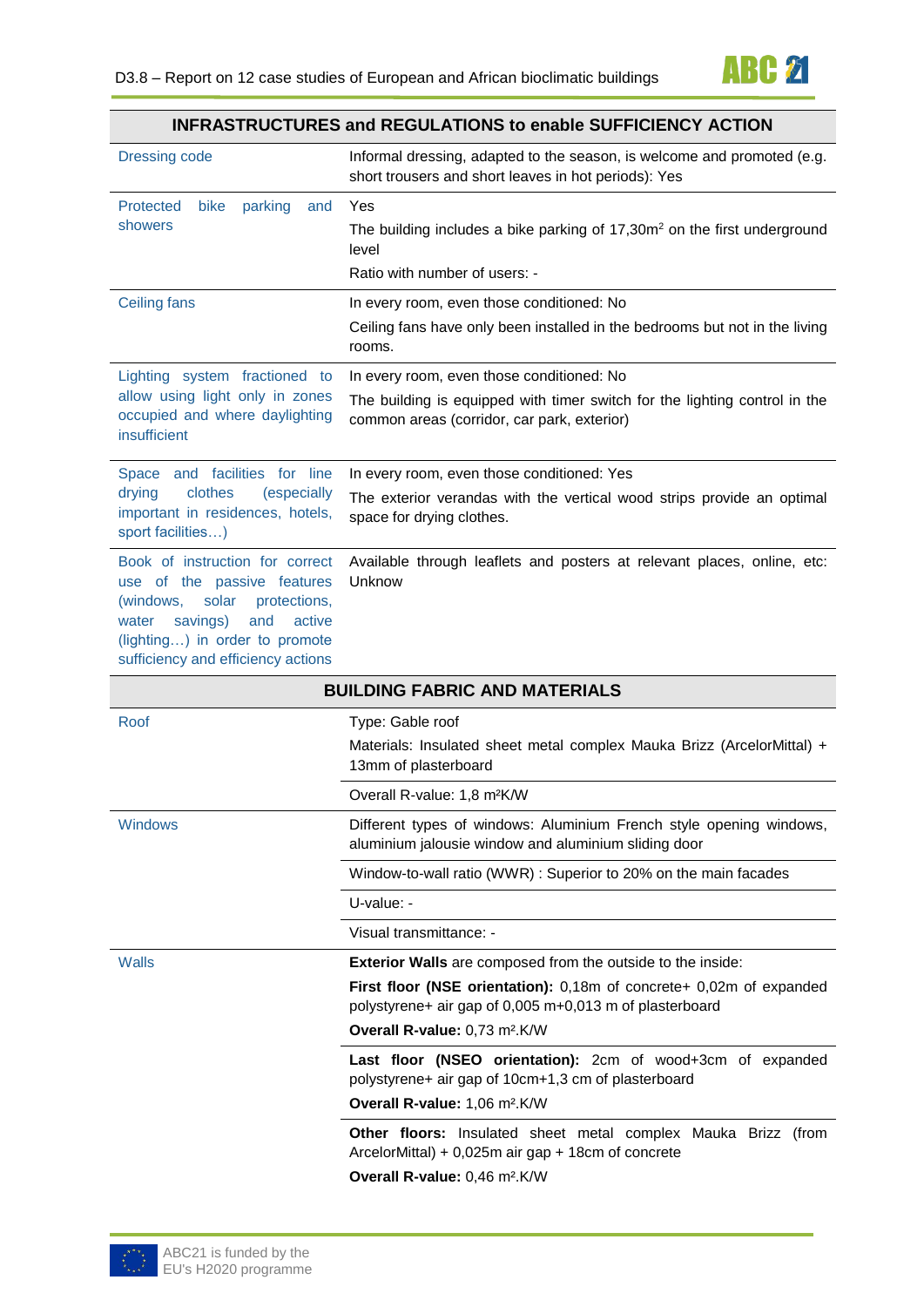



*Figure 58: Mauka Brizz composition for hot climates (aluminium cover, insulating foam and metallised* 



*reflecting sheet). Design: @Arcelor Mittal Figure 59: Exterior wall made with the Mauka Brizz system. Photo credits: N. Peyrebonne.*

| <b>ENERGY EFFICIENT BUILDING SYSTEMS [3]</b> |                                                                                                                                                                                                          |  |  |
|----------------------------------------------|----------------------------------------------------------------------------------------------------------------------------------------------------------------------------------------------------------|--|--|
| Low-energy cooling systems                   | None                                                                                                                                                                                                     |  |  |
|                                              | The installation of ceiling fans and the design of the building so as to<br>enhance cross natural ventilation and reduce direct solar heat gain allow<br>to avoid the use of mechanical cooling systems. |  |  |
| Low-energy heating systems                   | None                                                                                                                                                                                                     |  |  |
| Ceiling fans                                 | All apartments are equipped with highly efficient ceiling fans, installed in<br>the bedrooms:                                                                                                            |  |  |
|                                              | Type: Hunter Industry 2 BN - 1CF/10m2.                                                                                                                                                                   |  |  |
|                                              | Size diameter (cm): 132                                                                                                                                                                                  |  |  |
|                                              | Power: 16 to 70W                                                                                                                                                                                         |  |  |
|                                              | 3 speeds with wall control                                                                                                                                                                               |  |  |
| Mechanical<br>ventilation<br>air<br>renewal  | <b>None</b>                                                                                                                                                                                              |  |  |
| <b>Domestic Hot Water</b>                    | Domestic hot water for all the units of the building is produced thanks to<br>40 m <sup>2</sup> of solar thermal collectors. Individual water tanks are installed in<br>each apartment.                  |  |  |
| Artificial lighting                          | <b>Exterior and car park: PALERMO T5 - 2*49W</b>                                                                                                                                                         |  |  |
|                                              | Hallway and stairway: Downlight Jumbo Tridonic 2*42W                                                                                                                                                     |  |  |
|                                              | Controls: timer switch                                                                                                                                                                                   |  |  |

Control and energy management The common areas are equipped with timer switch for the lighting control.



*Figure 60: Energy efficient systems installed in the building*

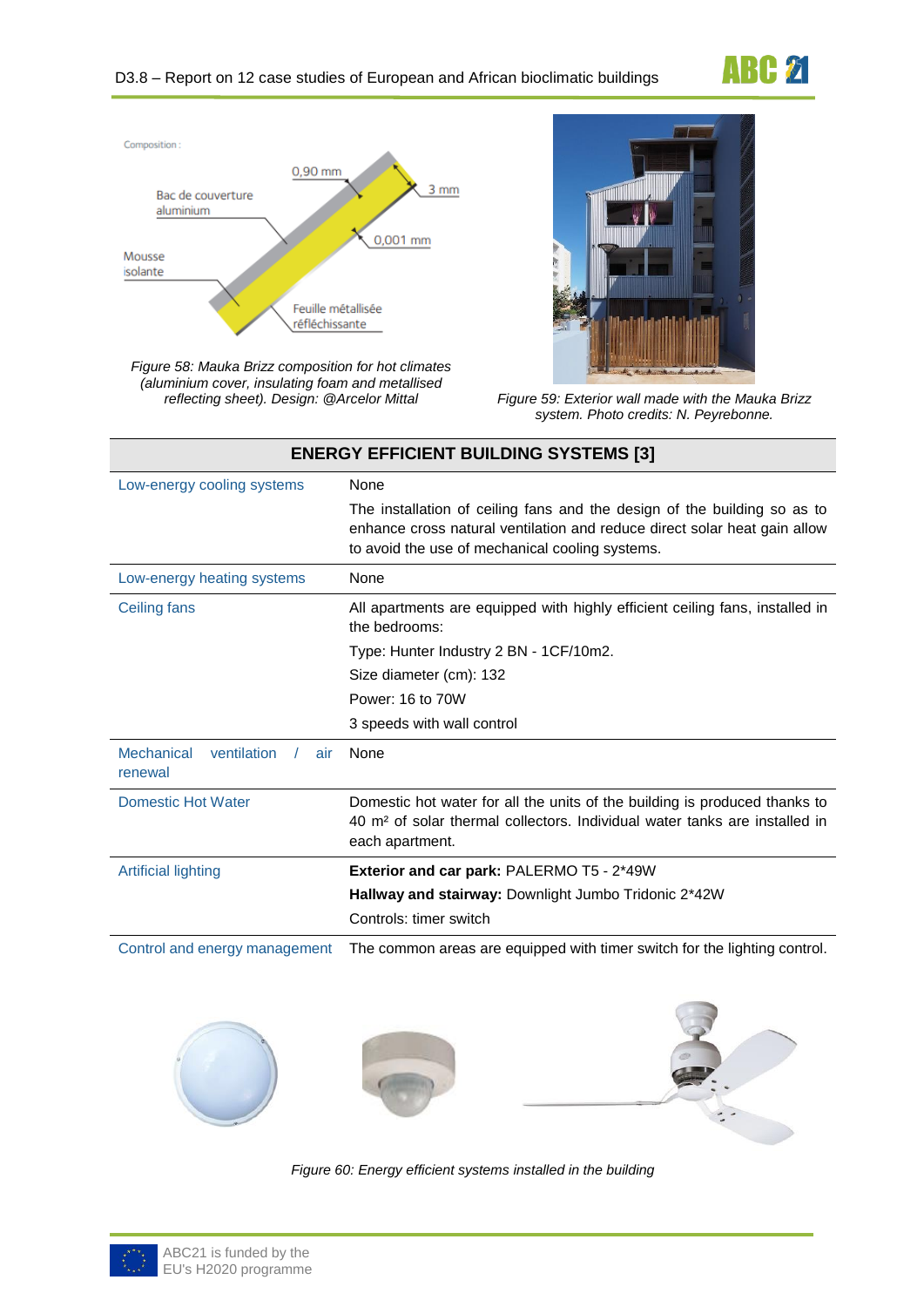

| <b>RENEWABLE ENERGY [3]</b> |                       |  |
|-----------------------------|-----------------------|--|
| <b>PV</b>                   | None                  |  |
| Solar thermal               | Yes                   |  |
|                             | EZINC - Model E23HP-V |  |
|                             | Total area= $40m^2$   |  |
| Wind                        | None                  |  |
| Geothermal                  | None                  |  |
| <b>Biomass</b>              | None                  |  |



*Figure 61 Solar thermal solar panels are installed on the rooftop of the building for the production of hot water*

|                       |                                                                                                 | <b>BUILDING ANALYSIS AND KEY PERFORMANCE INDICATORS</b>                                 |           |                       |             |           |  |
|-----------------------|-------------------------------------------------------------------------------------------------|-----------------------------------------------------------------------------------------|-----------|-----------------------|-------------|-----------|--|
| <b>Thermal</b>        |                                                                                                 | 1. Percentage of time outside an operative temperature range (Adaptive)                 |           |                       |             |           |  |
| comfort<br>indicators |                                                                                                 | 2. Percentage of time outside an operative temperature range (Fanger)                   |           |                       |             |           |  |
|                       |                                                                                                 | 3. Degree-hours (Adaptive)                                                              |           |                       |             |           |  |
|                       |                                                                                                 | 4. Degree-hours (Fanger)                                                                |           |                       |             |           |  |
|                       | 64)                                                                                             | 5. Percentage of time inside the Givoni comfort zone of 1m/s: >80% (see Figure 62 et    |           |                       |             |           |  |
|                       | 64)                                                                                             | 6. Percentage of time inside the Givoni comfort zone of $0m/s$ : < 5% (see Figure 62 et |           |                       |             |           |  |
|                       | 7. Number of hours within a certain temperature range : Cooling season (1st-02 to 31th-<br>(03) |                                                                                         |           |                       |             |           |  |
|                       |                                                                                                 | Bedroom-First floor                                                                     |           | Bedroom - third floor |             |           |  |
|                       | Range                                                                                           | Nº of Hours                                                                             | Frequency | Range                 | Nº of Hours | Frequency |  |
|                       | < 26                                                                                            | 55                                                                                      | 3,93%     | $26$                  | 0           | 0,00%     |  |
|                       | 26≤T<28                                                                                         | 660                                                                                     | 47,14%    | 26≤T<28               | 620         | 44,29%    |  |
|                       | 28≤T<30                                                                                         | 605                                                                                     | 43,21%    | 28≤T<30               | 760         | 54,29%    |  |
|                       | 30≤T<32                                                                                         | 80                                                                                      | 5,71%     | 30≤T<32               | 20          | 1,43%     |  |
|                       | T≥32                                                                                            | 0                                                                                       | 0,00%     | $T \geq 32$           | 0           | 0,00%     |  |
|                       |                                                                                                 | 1. Energy needs for heating (kWh/y/m2)                                                  |           |                       |             |           |  |

2. Energy needs for cooling (kWh/y/m2)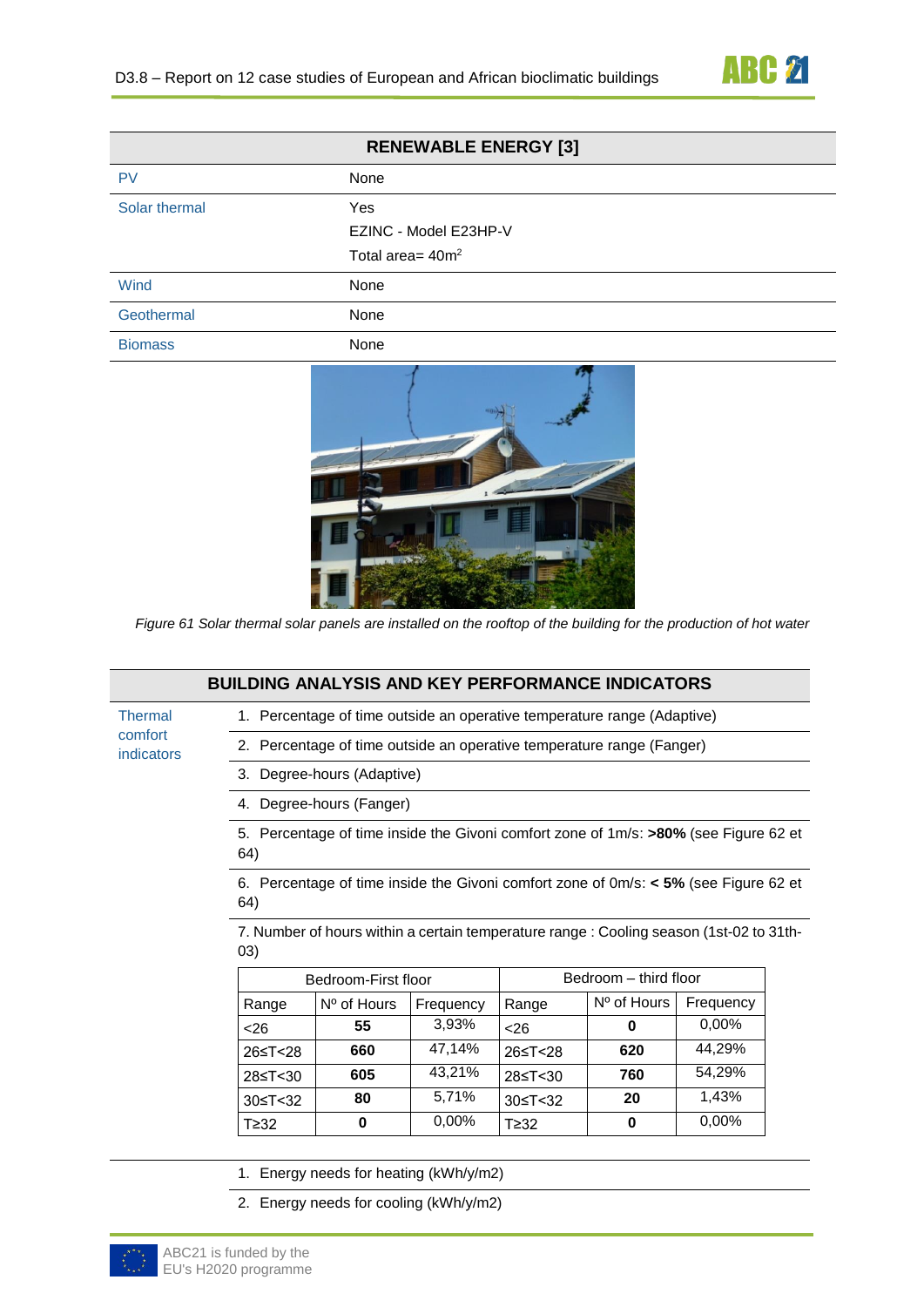| Energy<br>performance<br>indicators | 3. Energy use for lighting (kWh/y/m2)                                                                                |  |  |  |
|-------------------------------------|----------------------------------------------------------------------------------------------------------------------|--|--|--|
|                                     | 4. Energy needs for Sanitary Hot water (kWh/y/m2)                                                                    |  |  |  |
|                                     | 5. Total Primary energy use (kWh/y/m2)                                                                               |  |  |  |
|                                     | 6. Renewable Primary energy generated on-site (kWh/y/m2)= 0                                                          |  |  |  |
|                                     | 7. Renewable Primary energy generated on-site and self-consumed (kWh/y/m2) = 0                                       |  |  |  |
|                                     | 8. Renewable Primary energy exported to the grid (kWh/y/m2)= 0                                                       |  |  |  |
|                                     | 9. Ratio of renewable primary energy over the total primary energy use (with and<br>without compensation) $(\%) = 0$ |  |  |  |
|                                     | 10. Delivered energy (kWh/y/m2) (from electricity bills) = 30,5                                                      |  |  |  |
| Acoustic                            | 1. Airborne sound insulation                                                                                         |  |  |  |
| comfort<br>indicators               | 2. Equivalent continuous sound Level                                                                                 |  |  |  |
|                                     | 3. HVAC noise level                                                                                                  |  |  |  |
|                                     | 4. Reverberation time                                                                                                |  |  |  |
|                                     | 5. Masking/barriers                                                                                                  |  |  |  |
| Visual comfort                      | 1. Light level (illuminance)                                                                                         |  |  |  |
| indicators                          | 2. Useful Daylight Illuminance (UDI)                                                                                 |  |  |  |
|                                     | 3. Glare control                                                                                                     |  |  |  |
|                                     | 4. Quality view                                                                                                      |  |  |  |
|                                     | 5. Zoning control                                                                                                    |  |  |  |
| Indoor<br>Air                       | 1. Organic compound                                                                                                  |  |  |  |
| Quality<br>indicators               | 2. VOCs                                                                                                              |  |  |  |
|                                     | 3. Inorganic gases                                                                                                   |  |  |  |
|                                     | 4. Particulates (filtration)                                                                                         |  |  |  |
|                                     | 5. Minimum outdoor air provision                                                                                     |  |  |  |
|                                     | 6. Moisture (humidity, leaks)                                                                                        |  |  |  |
|                                     | 7. Hazard material                                                                                                   |  |  |  |
| Users'<br>feedback                  |                                                                                                                      |  |  |  |